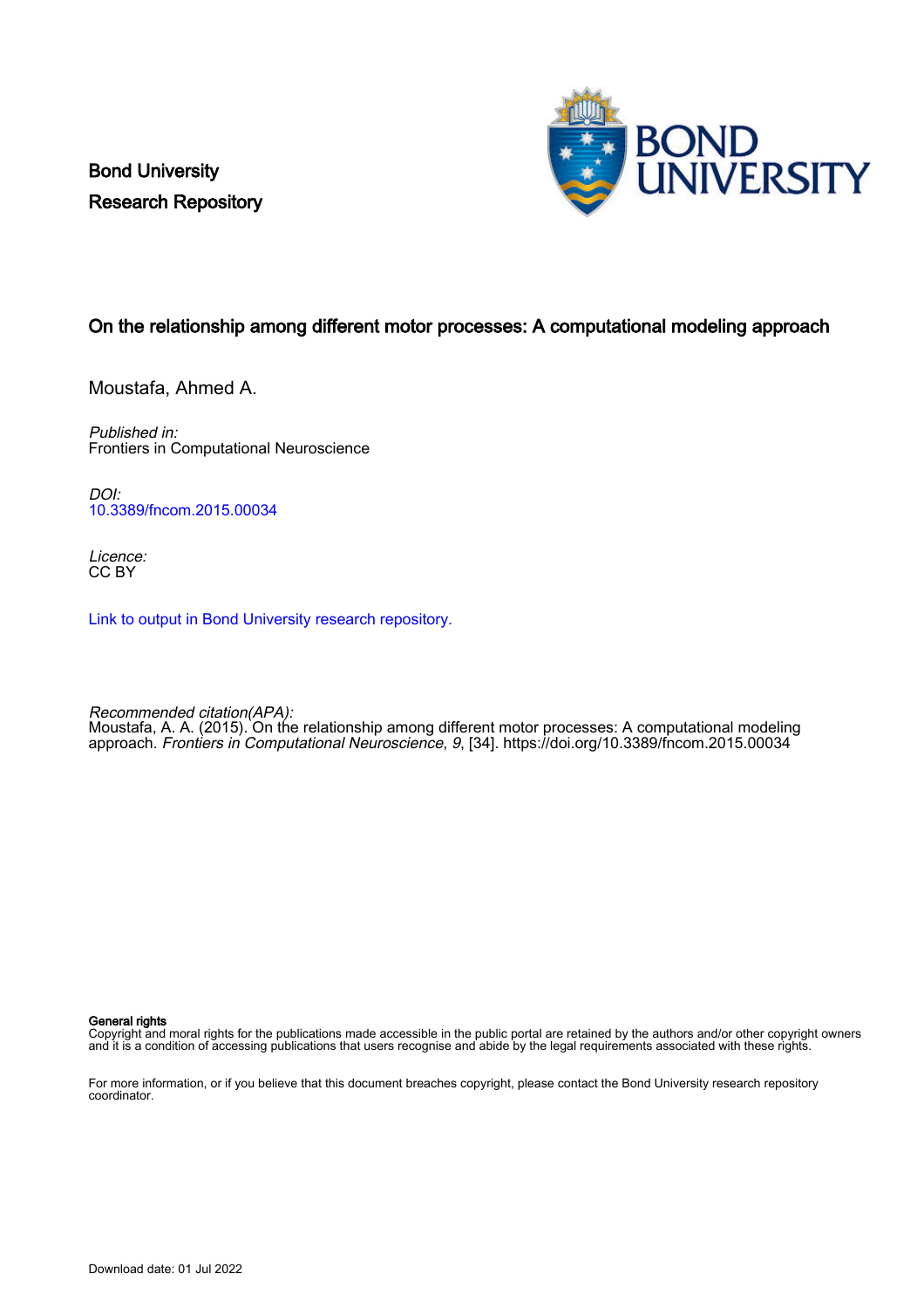# [On the relationship among different](http://www.frontiersin.org/journal/10.3389/fncom.2015.00034/full) motor processes: a computational modeling approach

## [Ahmed A. Moustafa](http://community.frontiersin.org/people/u/15417)\*

Department of Veterans Affairs, Marcs Institute for Brain and Behaviour and School of Social Sciences and Psychology, University of Western Sydney, Sydney, NSW, Australia

Keywords: motor effectors, Parkinson's disease, dopamine, computational modeling, sequence learning

### **A commentary on**

## **Gait freezing and speech disturbance in Parkinson's disease**

by Park, H. K., Yoo, J. Y., Kwon, M., Lee, J. H., Lee, S. J., Kim, S. R., et al. (2014). Neurol. Sci. 35, 357–363. doi: 10.1007/s10072-013-1519-1

In a recent study in Neurological Science, Park and colleagues investigated the relationship among gait and speech disorders in patients with Parkinson's disease (PD) [\(Park et al., 2014](#page-3-0)). They found that gait disturbance in PD patients correlate with speech problems. Specially, they found that gait velocity correlates with initiation of words during speech and stride length correlates with speech rate in the patients. As reported in the Park and colleagues study [\(Park et al.](#page-3-0), [2014](#page-3-0)), other studies correlated gait with speech in PD patients [\(Giladi et al., 2001;](#page-2-0) [Goberman](#page-2-1), [2005](#page-2-1); [Moreau et al., 2007](#page-3-1); [Cantiniaux et al.](#page-2-2), [2010](#page-2-2); [Nutt et al., 2011\)](#page-3-2). As similar to Park and colleagues' study, speech disturbance and slow hand movements were also found to correlate in PD patients [\(Skodda et al.](#page-3-3), [2011](#page-3-3)), but see [Maillet et al. \(2012\)](#page-3-4) for different results on the relationship between hand movement control and speech production in PD. Unlike prior studies, Park and colleagues also found that cueing (the use of visual and auditory cues to enhance motor output) has similar effects on changing speech and gait parameters in PD patients. This findings stress the importance of perceptual processing on motor production, and the possibility of treating motor deficits in PD patients by augmenting perceptual processes.

## **OPEN ACCESS**

## Edited by:

Martin Giese, University Clinic Tübingen, Germany

## Reviewed by:

Winfried IIg, Hertie Institute for Clinical Brain Research, Germany

#### \*Correspondence: Ahmed A. Moustafa, [a.moustafa@uws.edu.au](mailto:a.moustafa@uws.edu.au)

Received: 23 October 2014 Accepted: 03 March 2015 Published: 18 March 2015

#### Citation:

Moustafa AA (2015) On the relationship among different motor processes: a computational modeling approach. Front. Comput. Neurosci. 9:34. doi: [10.3389/fncom.2015.00034](http://dx.doi.org/10.3389/fncom.2015.00034)

The findings on the relationship among different motor processes were previously reported in the literature in healthy subjects as well as patient populations. For example, one study found an overlapped representation in the brain for hand and leg movement [\(Ehrsson et al.](#page-2-3), [2000](#page-2-3)). Lewis and colleagues found that freezing of gait (difficulty walking despite the attempt to move forward which is often described as being glued to the ground) correlates with freezing of hand movements in patients with PD [\(Naismith and Lewis, 2010\)](#page-3-5). Nieuwboer and colleagues have also found evidence that the control of foot and leg movements do correlate in PD patients [\(Vercruysse et al., 2012](#page-3-6)). Studies also found impaired handwriting correlates with the severity of motor symptoms in PD [\(Wagle Shukla et al.](#page-3-7), [2012\)](#page-3-7). Similarly, it was found that speech production in PD patients correlates with other motor processes including gait, facial movements, and postural control [\(Goberman](#page-2-1), [2005](#page-2-1)). Studies have also reported a correlation between saccadic eye movements and finger and body movement in PD patients [\(Shibasaki et al., 1979](#page-3-8)). Hand control impairment were also found to correlate with other motor processes in disorders such as dystonia [\(Nowak and Hermsdörfer](#page-3-9), [2005](#page-3-9)) and Huntington Disease [Gordon et al. \(2000\)](#page-2-4).

Nonetheless, research on the relationship among different motor effectors is rather limited. Most researchers focus on only one kind of motor process—gait, speech, handwriting, eye movement or other. Thus, there is a dearth of knowledge on how the brain controls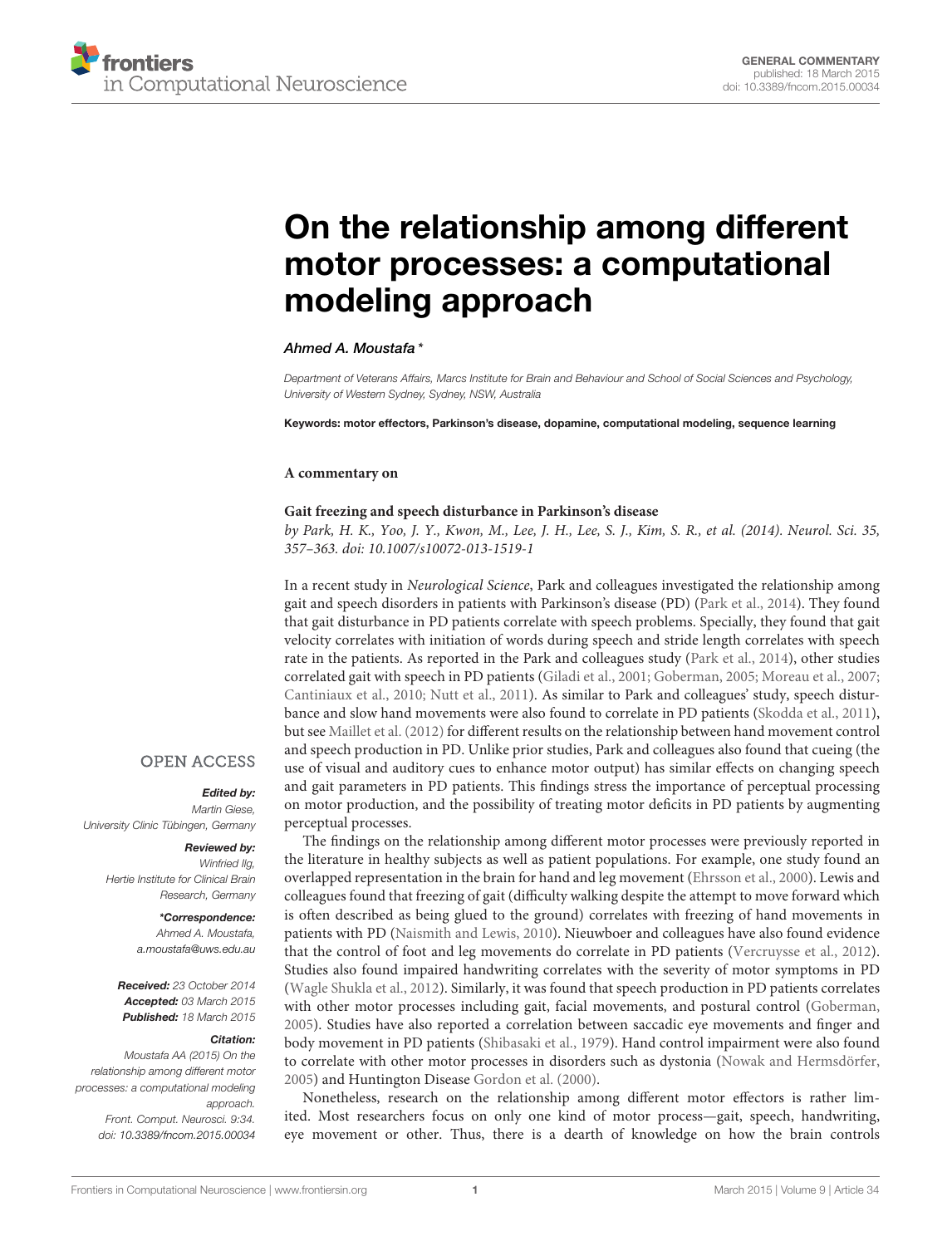the different motor effectors, and whether they are similar or not. Further, it is not clear how and why such processes correlate. Park and colleagues suggest that executive and perceptual dysfunction may underlie both gait and speech deficits in PD, and that sensory cortex projections to the basal ganglia may be the neural mechanism underlying these deficits [\(Park et al.](#page-3-0), [2014](#page-3-0)).

Computational modeling studies have the potential to explain why such motor processes correlate. Computational modeling approaches suggest that both gait, reaching, handwriting, and speech share more or less the same elemental motor processes, which include the selection of appropriate motor actions at every time step, sequencing of movements, coordination of different motor effectors, as well as correct performance of these responses. Other relevant processes include suppression of alternative motor plans [\(Aron et al.](#page-2-5), [2007\)](#page-2-5), a process that plays a key role in successful motor production. Some of these processes were found to rely on separable neural structures, including the basal ganglia, premotor cortex, motor cortex, prefrontal cortex, and the cerebellum [\(Bullock et al.](#page-2-6), [2009](#page-2-6); [Bordner et al., 2011](#page-2-7); [Gershman et al., 2014](#page-2-8); [Husarova et al., 2014](#page-2-9); [Kishore et al.](#page-3-10), [2014](#page-3-10); [Schulz et al., 2014\)](#page-3-11). While the basal ganglia is assumed to play a key role in action selection [\(Gurney et al.](#page-2-10), [2001\)](#page-2-10), the cerebellum is hyp[othesized to play a role in motor coordination \(](#page-3-12)Kashiwabuchi et al., [1995;](#page-3-12) [Shibuki et al.](#page-3-13), [1996](#page-3-13)) and timing [\(Ivry et al.](#page-2-11), [2002](#page-2-11); [Spencer and Ivry](#page-3-14), [2005;](#page-3-14) [Spencer et al., 2005](#page-3-15); [Schlerf et al.](#page-3-16), [2007\)](#page-3-16).

Motor cortical areas were repeatedly found to play a role in sequencing and maintaining motor plans in working memory to actively execute a plan [\(Dagher et al.](#page-2-12), [1999](#page-2-12)). Future computational models should address how interactions among these brain structures explain performance in different motor processes (gait, handwriting, reaching, speech, among others). One such modeling framework that can be used to simulate complex motor processes is one proposed by [Houk et al. \(2007](#page-2-13)). Although this model was not applied to specific motor processes, it explains the information processing mechanism underlying the interactions of the basal ganglia, cerebellum, and cortex. Other class of computational models were shown to simulate various motor outputs [\(Gangadhar et al., 2009;](#page-2-14) [Gupta et al.](#page-2-15), [2013](#page-2-15); [Muralidharan et al.](#page-3-17), [2014](#page-3-17)), although these models did not explain how these motor processes relate to each other, and were mostly focused on basal ganglia function. Computational modeling approaches have the potential to explain the similarities and differences among the different motor effectors, as found in [Park et al. \(2014\)](#page-3-0). Importantly, one potential explanation for the similarities and differences among the different motor processes could be explained by the motor hierarchy hypothesis [\(Botvinick](#page-2-16), [2008\)](#page-2-16), which argues that different motor cortical and prefrontal areas are involved in hierarchical motor control. One potential modeling framework to simulate hierarchical model is provided by [Stringer and Rolls \(2007](#page-3-18)), which shows how we can learn and initiate sequence of motor responses. It is possible that motor execution occurs at view stages, starting from selection to response, and that the different motor processes rely on common early motor processes (e.g., action selection and sequencing), but possibly differ on the motor execution mechanism. Future neuroimaging and modeling work should confirm or disconfirm these relationships.

## **References**

- <span id="page-2-5"></span>Aron, A. R., Behrens, T. E., Smith, S., Frank, M. J., and Poldrack, R. A. (2007). Triangulating a cognitive control network using diffusion-weighted magnetic resonance imaging (MRI) and functional MRI. J. Neurosci. 27, 3743–3752. doi: 10.1523/JNEUROSCI.0519-07.2007
- <span id="page-2-7"></span>Bordner, K. A., Kitchen, R. R., Carlyle, B., George, E. D., Mahajan, M. C., Mane, S. M., et al. (2011). Parallel declines in cognition, motivation, and locomotion in aging mice: association with immune gene upregulation in the medial prefrontal cortex. Exp. Gerontol. 46, 643–659. doi: 10.1016/j.exger.2011.03.003
- <span id="page-2-16"></span>Botvinick, M. M. (2008). Hierarchical models motor behavior. Trends Cogn. Sci. (Regul. Ed). 12, 201–208. doi: 10.1016/j.tics.2008.02.009
- <span id="page-2-6"></span>Bullock, D., Tan, C. O., and John, Y. J. (2009). Computational perspectives on forebrain microcircuits implicated in reinforcement learning, action selection, and cognitive control. Neural Netw. 22, 757–765. doi: 10.1016/j.neunet.2009.06.008
- <span id="page-2-2"></span>Cantiniaux, S., Vaugoyeau, M., Robert, D., Horrelou-Pitek, C., Mancini, J., Witjas, T., et al. (2010). Comparative analysis of gait and speech in Parkinson's disease: hypokinetic or dysrhythmic disorders? J. Neurol. Neurosurg. Psychiatr. 81, 177–184. doi: 10.1136/jnnp.2009.174375
- <span id="page-2-12"></span>Dagher, A., Owen, A. M., Boecker, H., and Brooks, D. J. (1999). Mapping the network for planning: a correlational PET activation study with the Tower of London task. Brain 122(Pt 10), 1973–1987. doi: 10.1093/brain/122.10.1973
- <span id="page-2-3"></span>Ehrsson, H. H., Naito, E., Geyer, S., Amunts, K., Zilles, K., Forssberg, H., et al. (2000). Simultaneous movements of upper and lower limbs are coordinated by motor representations that are shared by both limbs: a PET study. Eur. J. Neurosci. 12, 3385–3398. doi: 10.1046/j.1460-9568.2000.00209.x
- <span id="page-2-14"></span>Gangadhar, G., Joseph, D., Srinivasan, A. V., Subramanian, D., Shivakeshavan, R. G., Shobana, N., et al. (2009). A computational model of Parkinsonian handwriting that highlights the role of the indirect pathway in the basal ganglia. Hum. Mov. Sci. 28, 602–618. doi: 10.1016/j.humov.2009.07.008
- <span id="page-2-8"></span>Gershman, S. J., Moustafa, A. A., and Ludvig, E. A. (2014). Time representation in reinforcement learning models of the basal ganglia. Front. Comput. Neurosci. 7:194. doi: 10.3389/fncom.2013.00194
- <span id="page-2-0"></span>Giladi, N., McDermott, M. P., Fahn, S., Przedborski, S., Jankovic, J., Stern, M., et al. (2001). Freezing of gait in PD: prospective assessment in the DATATOP cohort. Neurology 56, 1712–1721. doi: 10.1212/WNL.56.12.1712
- <span id="page-2-1"></span>Goberman, A. M. (2005). Correlation between acoustic speech characteristics and non-speech motor performance in Parkinson Disease. Med. Sci. Monit. 11, CR109–CR116.
- <span id="page-2-4"></span>Gordon, A. M., Quinn, L., Reilmann, R., and Marder, K. (2000). Coordination of prehensile forces during precision grip in Huntington's disease. Exp. Neurol. 163, 136–148. doi: 10.1006/exnr.2000.7348
- <span id="page-2-15"></span>Gupta, A., Balasubramani, P. P., and Chakravarthy, S. (2013). Computational model of precision grip in Parkinson's disease: a utility based approach. Front. Comput. Neurosci. 7:172. doi: 10.3389/fncom.2013. 00172
- <span id="page-2-10"></span>Gurney, K., Prescott, T. J., and Redgrave, P. (2001). A computational model of action selection in the basal ganglia. II. Analysis and simulation of behaviour. Biol. Cybern. 84, 411–423. doi: 10.1007/PL00007985
- <span id="page-2-13"></span>Houk, J. C., Bastianen, C., Fansler, D., Fishbach, A., Fraser, D., Reber, P. J., et al. (2007). Action selection and refinement in subcortical loops through basal ganglia and cerebellum. Philos. Trans. R. Soc. Lond. B. Biol. Sci. 362, 1573–1583. doi: 10.1098/rstb.2007.2063
- <span id="page-2-9"></span>Husarova, I., Lungu, O. V., Marecek, R., Mikl, M., Gescheidt, T., Krupa, P., et al. (2014). Functional imaging of the cerebellum and basal ganglia during predictive motor timing in early Parkinson's disease. J. Neuroimaging 24, 45–53. doi: 10.1111/j.1552-6569.2011.00663.x
- <span id="page-2-11"></span>Ivry, R. B., Spencer, R. M., Zelaznik, H. N., and Diedrichsen, J. (2002). The cerebellum and event timing. Ann. N. Y. Acad. Sci. 978, 302–317. doi: 10.1111/j.1749- 6632.2002.tb07576.x